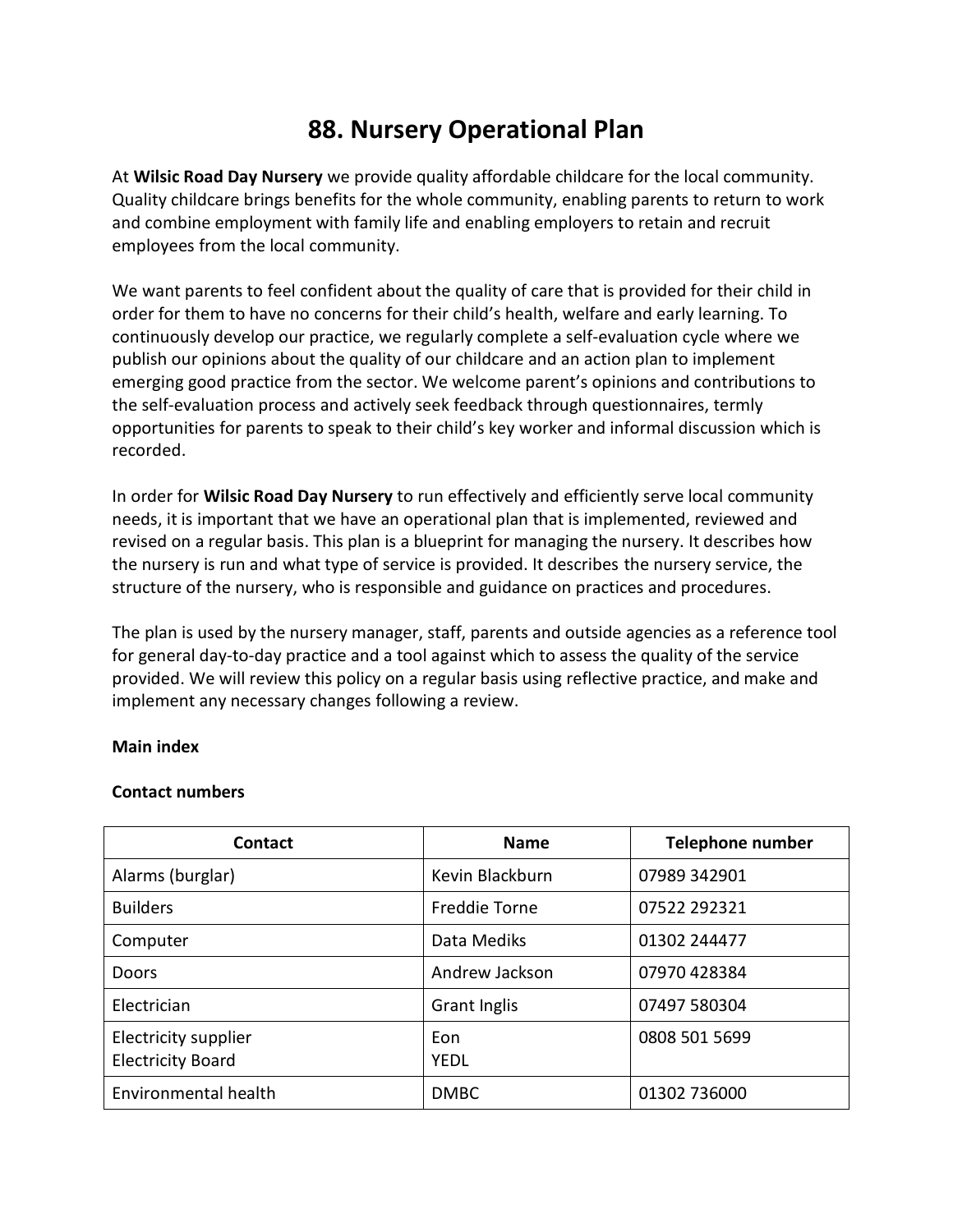| Fire and rescue                                                          |                                                               | 999                                          |
|--------------------------------------------------------------------------|---------------------------------------------------------------|----------------------------------------------|
| Fire equipment                                                           | O'Heap & Son Ltd                                              | 01332 366721                                 |
| Fire officer                                                             |                                                               | 01142 532506                                 |
| Gas board                                                                | <b>National Gas Emergency</b><br>Service                      | 0800 111 999                                 |
| <b>Health visitor</b>                                                    | Tickhill & Bawtry                                             | 01302 737572                                 |
| Health and safety representative                                         | Peninsula                                                     | 0844 892 2772                                |
| Hospital                                                                 | Doncaster Royal<br>Infirmary<br>Bassetlaw                     | 01302 366666<br>01909 500990                 |
| Insurance helpline                                                       | Dobson and Hodge                                              | 01302 323465                                 |
| Local authority early years service<br>Local Safeguarding Children Board | Stephanie Douglas<br>Day: 8.30am-5.30pm<br>Eve: 5.30pm-8.30am | 01302 737810<br>01302 737777<br>01302 796000 |
| Local paper                                                              | <b>Tickhill Today</b>                                         | 01302 744278                                 |
| NDNA legal helpline (NDNA members<br>only)                               | Mem no C06149                                                 | 01484 407070                                 |
| <b>NHS Direct</b>                                                        |                                                               | 111                                          |
| Pest control                                                             | Don Valley Pest Mgmt                                          | 07798 792774 - Steve Coe                     |
| Ofsted                                                                   |                                                               | 0300 123 1231                                |
| Police                                                                   |                                                               | 999                                          |
| <b>Police Community Support Officer</b>                                  | <b>DMBC</b>                                                   | 01302 736000                                 |
| Plumber                                                                  | David Kelly                                                   | 07857 300707                                 |
| <b>Social Services</b>                                                   |                                                               | 01302 736000                                 |
| Water board                                                              | Yorkshire Water                                               | 0845 1242424                                 |
| Waste management                                                         | <b>DMBC</b>                                                   | 01302 736000                                 |
| Window call out                                                          | Andrew Jackson                                                | 07970 428384                                 |

## **Emergency locations**

| Water main stop tap | Nursery: Toilet mop cupboard<br>House: Under black floor tile to the right of the<br>radiator in the kitchen |
|---------------------|--------------------------------------------------------------------------------------------------------------|
| Gas point           | Cupboard by front door of house                                                                              |